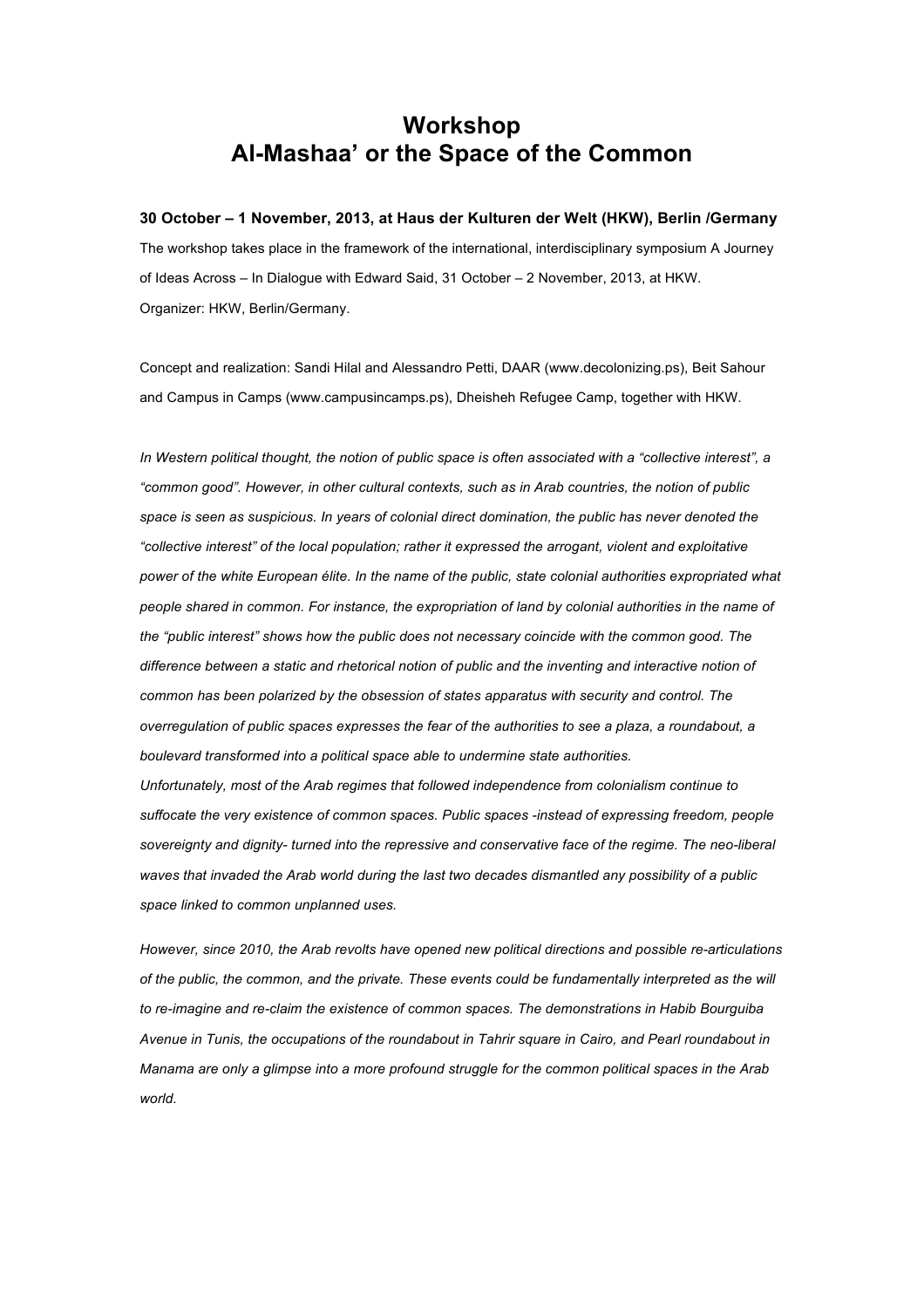*The aim of the workshop is to expand the reflection on public space beyond these events and exploring ways in which the public and common spaces are shaped and constituted.*

*We would like to propose a critical understanding of the contemporary notion of the public by reimagining the notion of the common. Rather than the term "commons," more familiar in the Anglo-Saxon tradition, we prefer to use "common" in order to refer to its Latin origin communi. The latin communem is composed of com=cum "together "and mòinis, originally meaning "obliged to participate". This fundamental aspect of the common, a demand for active participation, is also present in the Arabic term al mashaa', which refers to communal land equally distributed among farmers. This form of "common land use" was not fully recognized under Ottoman laws – for this reason, masha was not acknowledged under a written title in the Ottoman Code – and was dismissed by colonial authorities for its supposed economical inefficiency. Colonial regimes, interested in territorial control, see in masha land a collective dimension beyond state control. Consequently, masha have been transformed into state land and therefore fall under the control of public land managed by state apparatus. Masha is shared land, which was recognized through practice in the Islamic world. It emerged as a combination of Islamic property conceptions and customary practices of communal or tribal land. Masha could only exits if people decided to cultivate the land together. The moment they stop cultivating it, they loose its possession. It is possession through a common use. Thus what appears to be fundamental is that, in order for this category to exist, it must be activated by common uses. Today we may ask if it is possible to reactivate the common cultivation, expanding the meaning of cultivation to other human activities that imply the common taking care of life (cultivation from Latin colere=taking care of life).*

## *The Refugee Camp as Site of Political Invention*

*Refugee camps are definitely sites where the categories of public and private no longer make sense. Within camps, neither public nor private property exists. After sixty-four years, Palestinian refugees still cannot legally own their houses (though in practice they do) and the camp is a space carved from the territorial state. Though states and non-governmental organizations are actively participating in conceiving and managing camps, we are still struggling to fully comprehend how the camp form has contaminated and radically transformed the very idea of the city as an organized and functional political community. Thus, the birth of the camp calls into question the very idea of the city as a democratic space. If the political representation of a citizen is to be found in public space, in the camp we find its inverse: here, a citizen is stripped of his or her political rights. In this sense, the camp represents a sort of anti-city, but also a potential counter-site in which a new form of urbanism is emerging beyond the idea of the nation-state.*

*Considering the returns of Palestinian refugees will not only insist on the changing of the political system of Israel and Palestine, but it will also imply the transformation of the entire region. There are almost half a million refugees in Lebanon and Syria, and two million in Jordan. Exploring the present return means*